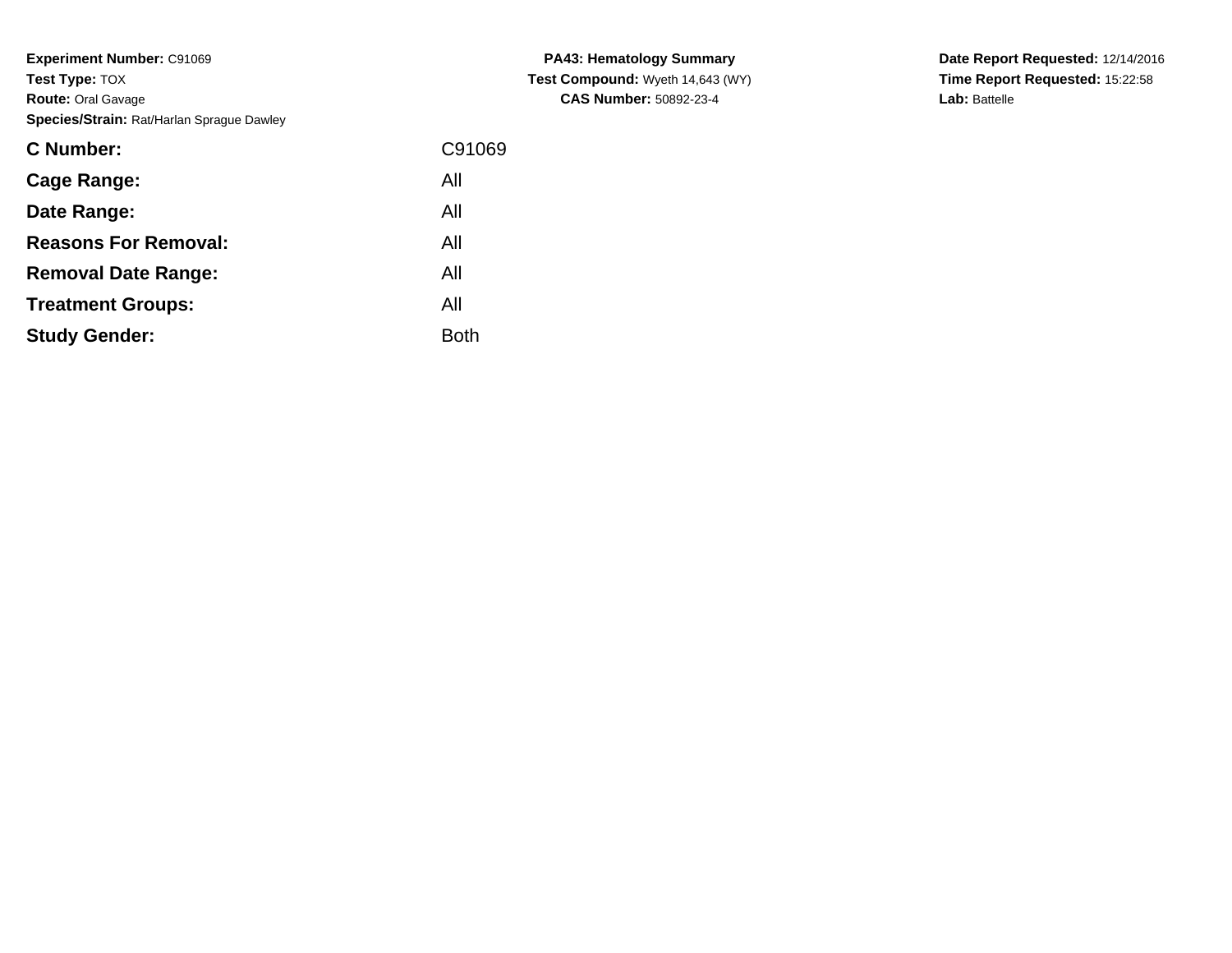# **Experiment Number:** C91069**Test Type:** TOX **Route:** Oral Gavage**Species/Strain:** Rat/Harlan Sprague Dawley

#### **Male**

|                                                                        | <b>Phase Day</b> | 0 mg/kg/day                  | 6.25 mg/kg/day                 | 12.5 mg/kg/day                  | 25 mg/kg/day                         |
|------------------------------------------------------------------------|------------------|------------------------------|--------------------------------|---------------------------------|--------------------------------------|
| Hematocrit (%)<br>Percent of Control                                   | <b>SD 28</b>     | 53.4 $\pm$ 0.5 (10)          | $52.3 \pm 0.5$ (10)<br>98      | 53.4 $\pm$ 0.5 (10)<br>100      | 52.1<br>$\pm$ 0.5 (10)<br>98         |
| Manual Hematocrit (%)<br><b>Percent of Control</b>                     | <b>SD 28</b>     | (10)<br>48<br>$\pm$ 0        | (10)<br>47<br>$\pm$ 0<br>96    | 48<br>$\pm 0$<br>(10)<br>99     | 47<br>$\pm$ 0<br>(10)<br>97          |
| Hemoglobin (g/dL)<br><b>Percent of Control</b>                         | SD 28            | $15.9 \pm 0.2$ (10)          | $15.5 \pm 0.1$ (10)<br>97      | $\pm$ 0.1 (10)<br>15.9<br>100   | $\pm$ 0.1 (10)<br>15.5<br>97         |
| Red Blood Cells (M/uL)<br><b>Percent of Control</b>                    | <b>SD 28</b>     | $9.04 \pm 0.11(10)$          | $8.77 \pm 0.13(10)$<br>97      | $8.87 \pm 0.08(10)$<br>98       | $8.75 \pm 0.08(10)$<br>97            |
| Reticulocytes (K/uL)<br><b>Percent of Control</b>                      | <b>SD 28</b>     | $207.2 \pm 5.4 (10)^*$       | $168.4 \pm 6.6$ (10) **<br>81  | $194.4 \pm 11.6$ (10)<br>94     | $174.0 \pm 10.0$ (10) **<br>84       |
| Mean Cell Volume (fL)<br><b>Percent of Control</b>                     | <b>SD 28</b>     | 59.1 $\pm$ 0.2 (10)          | $59.8 \pm 0.6$ (10)<br>101     | 60.2 $\pm$ 0.4 (10)<br>102      | $\pm$ 0.3 (10)<br>59.5<br>101        |
| Mean Cell Hemoglobin (pg)<br><b>Percent of Control</b>                 | <b>SD 28</b>     | $17.7 \pm 0.1$ (10)          | $\pm$ 0.2 (10)<br>17.7<br>100  | 17.9<br>$\pm$ 0.1 (10)<br>102   | 17.7<br>$\pm$ 0.1 (10)<br>100        |
| Mean Cell Hemoglobin Concentration (g/dL)<br><b>Percent of Control</b> | SD 28            | $29.9 \pm 0.1$ (10)          | $29.6 \pm 0.1$ (10)<br>99      | $\pm$ 0.1 (10)<br>29.8<br>100   | $\pm$ 0.1 (10)<br>29.7<br>99         |
| Platelets (K/uL)<br><b>Percent of Control</b>                          | <b>SD 28</b>     | $(10)$ **<br>939<br>$\pm$ 30 | $\pm$ 29<br>982<br>(10)<br>105 | $\pm$ 46<br>1033<br>(10)<br>110 | $(10)$ **<br>1153<br>$\pm$ 37<br>123 |
| White Blood Cells (K/uL)<br><b>Percent of Control</b>                  | SD 28            | $10.22 \pm 0.62(10)$         | $11.68 \pm 0.83(10)$<br>114    | $11.46 \pm 0.77(10)$<br>112     | $10.70 \pm 0.65(10)$<br>105          |
| Neutrophils (K/uL)<br><b>Percent of Control</b>                        | <b>SD 28</b>     | $0.95 \pm 0.06$ (10) **      | $1.06 \pm 0.05(10)$<br>111     | $1.41 \pm 0.18(10)^*$<br>148    | $1.28 \pm 0.08(10)^*$<br>135         |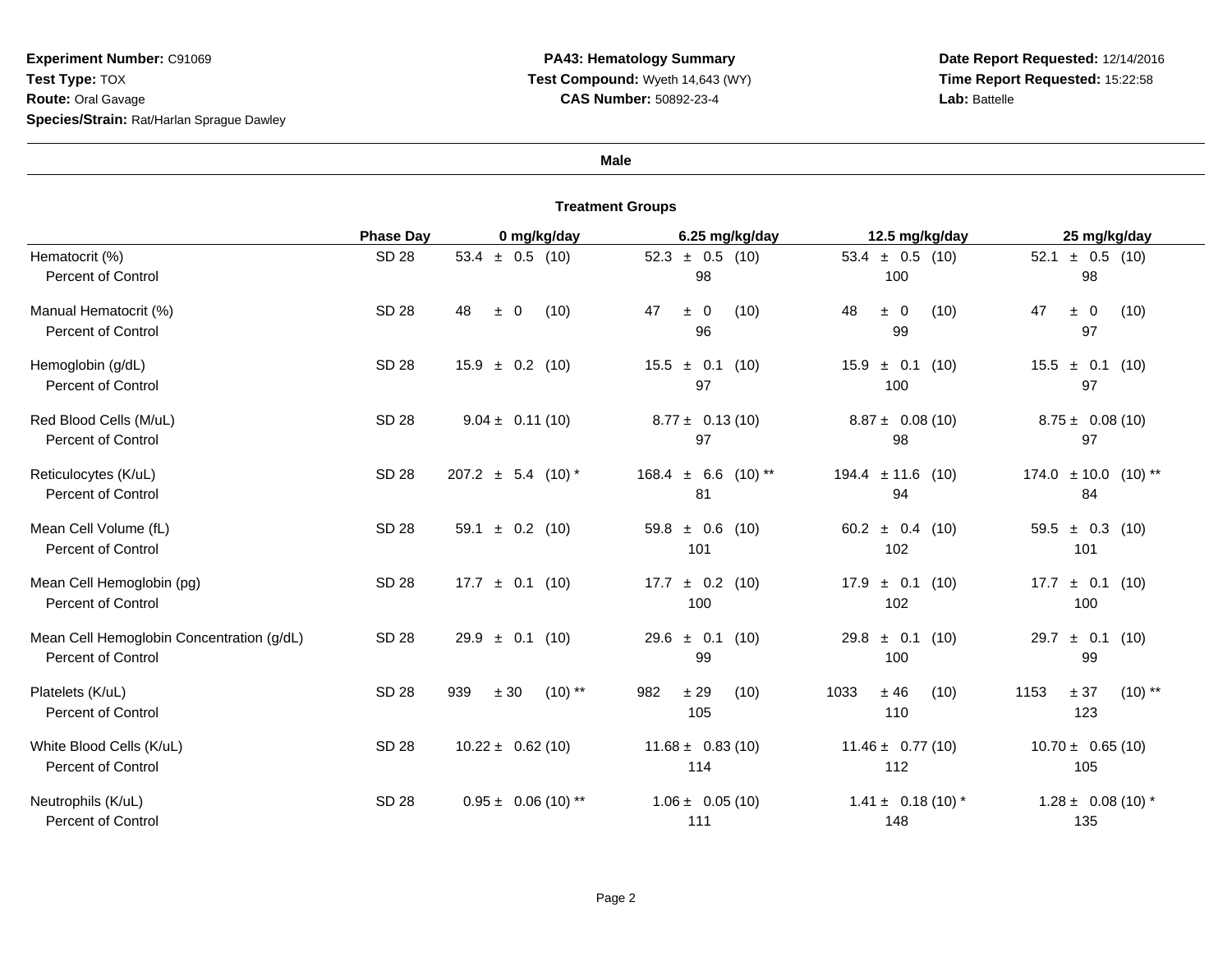### **Male**

|                          | <b>Phase Day</b> | 0 mg/kg/day            | 6.25 mg/kg/day       | 12.5 mg/kg/day       | 25 mg/kg/day           |
|--------------------------|------------------|------------------------|----------------------|----------------------|------------------------|
| Lymphocytes (K/uL)       | SD 28            | $8.95 \pm 0.56(10)$    | $10.20 \pm 0.81(10)$ | $9.60 \pm 0.66(10)$  | $9.01 \pm 0.59(10)$    |
| Percent of Control       |                  |                        | 114                  | 107                  | 101                    |
| Total Lymphocytes (K/uL) | SD 28            | $9.01 \pm 0.57(10)$    | $10.27 \pm 0.81(10)$ | $9.67 \pm 0.67(10)$  | $9.07 \pm 0.59(10)$    |
| Percent of Control       |                  |                        | 114                  | 107                  | 101                    |
| Monocytes (K/uL)         | SD 28            | $0.17 \pm 0.02$ (10)   | $0.23 \pm 0.02$ (10) | $0.25 \pm 0.03(10)$  | $0.22 \pm 0.03(10)$    |
| Percent of Control       |                  |                        | 136                  | 153                  | 134                    |
| Basophils (K/uL)         | SD 28            | $0.01 \pm 0.00$ (10)   | $0.01 \pm 0.00$ (10) | $0.02 \pm 0.00$ (10) | $0.01 \pm 0.00$ (10)   |
| Percent of Control       |                  |                        | 77                   | 138                  | 100                    |
| Eosinophils (K/uL)       | SD 28            | $0.07 \pm 0.01$ (10) * | $0.11 \pm 0.01(10)$  | $0.11 \pm 0.02$ (10) | $0.12 \pm 0.01$ (10) * |
| Percent of Control       |                  |                        | 161                  | 158                  | 166                    |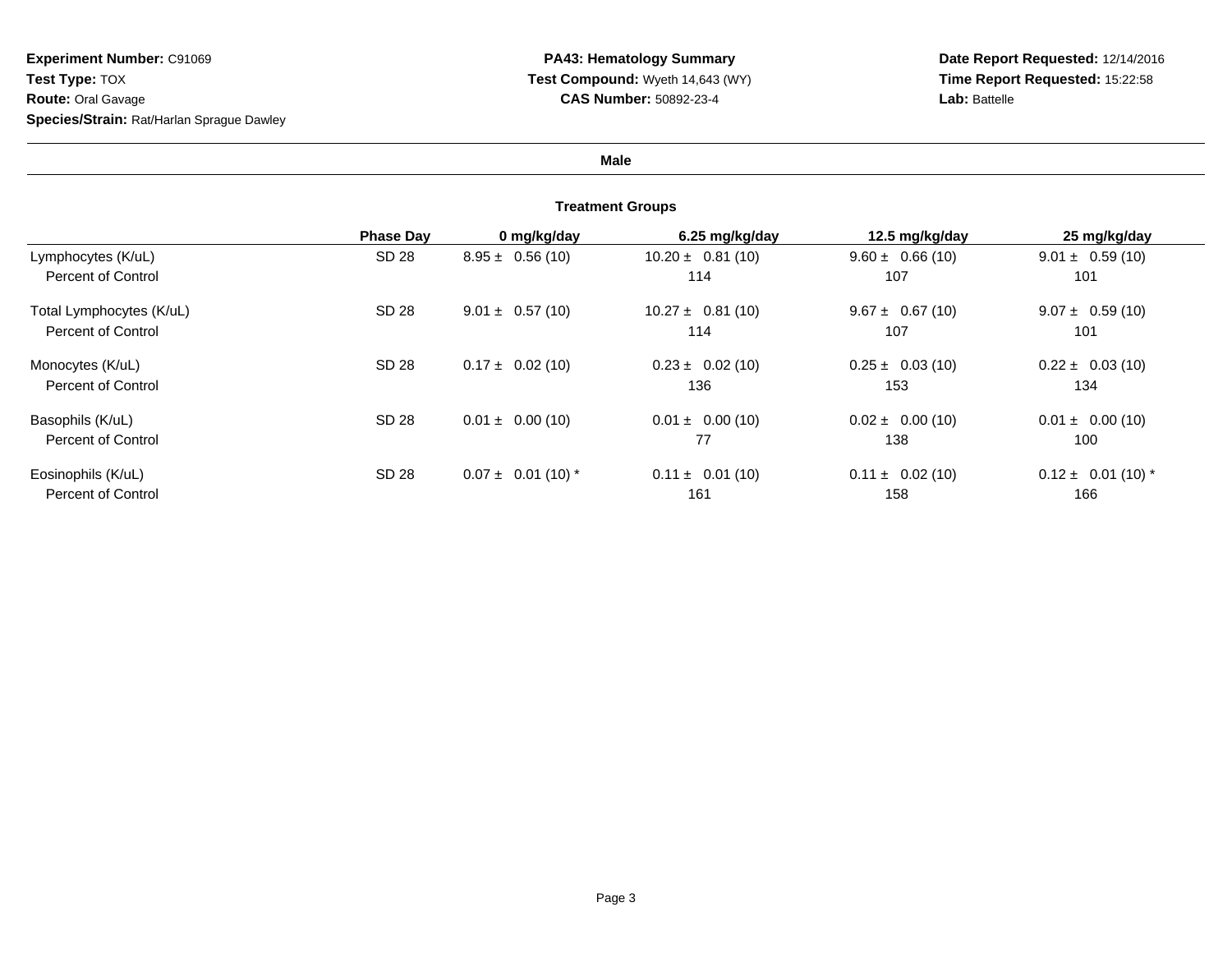### **Female**

|                                                                        | <b>Phase Day</b> | 0 mg/kg/day               | 6.25 mg/kg/day                | 12.5 mg/kg/day                  | 25 mg/kg/day                        |
|------------------------------------------------------------------------|------------------|---------------------------|-------------------------------|---------------------------------|-------------------------------------|
| Hematocrit (%)<br><b>Percent of Control</b>                            | <b>SD 28</b>     | $46.8 \pm 0.5$ (10)       | $48.2 \pm 0.5$ (10)<br>103    | $48.6 \pm 0.7$ (10)<br>104      | $47.6 \pm 0.7$ (10)<br>102          |
| Manual Hematocrit (%)<br><b>Percent of Control</b>                     | <b>SD 28</b>     | 42<br>(10)<br>$\pm$<br>-1 | (10)<br>44<br>$\pm$ 1<br>104  | 44<br>(10)<br>$\pm$ 1<br>104    | 43<br>$\pm$ 1<br>(10)<br>102        |
| Hemoglobin (g/dL)<br><b>Percent of Control</b>                         | SD 28            | $\pm$ 0.2 (10)<br>14.1    | $14.5 \pm 0.1$ (10)<br>102    | $14.5 \pm 0.2$ (10)<br>102      | $\pm$ 0.2 (10)<br>14.1<br>100       |
| Red Blood Cells (M/uL)<br><b>Percent of Control</b>                    | <b>SD 28</b>     | $7.77 \pm 0.10(10)$       | $7.90 \pm 0.08(10)$<br>102    | $7.91 \pm 0.13(10)$<br>102      | $7.79 \pm 0.15(10)$<br>100          |
| Reticulocytes (K/uL)<br><b>Percent of Control</b>                      | SD 28            | $204.5 \pm 27.3$ (10)     | $168.3 \pm 11.0$ (10)<br>82   | $203.1 \pm 11.9$<br>(10)<br>99  | $222.2 \pm 14.4$ (10)<br>109        |
| Mean Cell Volume (fL)<br><b>Percent of Control</b>                     | <b>SD 28</b>     | 60.2 $\pm$ 0.6 (10)       | 61.0 $\pm$ 0.3 (10)<br>101    | 61.5<br>$\pm$ 0.4 (10)<br>102   | $\pm$ 0.3 (10)<br>61.1<br>101       |
| Mean Cell Hemoglobin (pg)<br><b>Percent of Control</b>                 | <b>SD 28</b>     | $18.2 \pm 0.2$ (10)       | $\pm$ 0.1 (10)<br>18.3<br>101 | $\pm$ 0.2 (10)<br>18.3<br>101   | 18.1<br>$\pm$ 0.1<br>(10)<br>100    |
| Mean Cell Hemoglobin Concentration (g/dL)<br><b>Percent of Control</b> | <b>SD 28</b>     | 30.2<br>$\pm$ 0.1 (10) ** | $30.0 \pm 0.2$ (10)<br>99     | $\pm$ 0.1<br>29.8<br>(10)<br>99 | 29.6<br>$\pm$ 0.1<br>$(10)^*$<br>98 |
| Platelets (K/uL)<br><b>Percent of Control</b>                          | SD 28            | 1059<br>$\pm 66$<br>(10)  | 993<br>± 21<br>(10)<br>94     | 1072<br>$\pm$ 39<br>(10)<br>101 | $\pm$ 38<br>1009<br>(10)<br>95      |
| White Blood Cells (K/uL)<br><b>Percent of Control</b>                  | SD 28            | $8.13 \pm 0.71(10)$       | $7.92 \pm 0.46(10)$<br>97     | $7.86 \pm 0.51(10)$<br>97       | $7.26 \pm 0.55(10)$<br>89           |
| Neutrophils (K/uL)<br><b>Percent of Control</b>                        | <b>SD 28</b>     | $0.51 \pm 0.05$ (10) *    | $0.60 \pm 0.03(10)$<br>116    | $0.70 \pm 0.06(10)$<br>137      | $0.63 \pm 0.06(10)$<br>123          |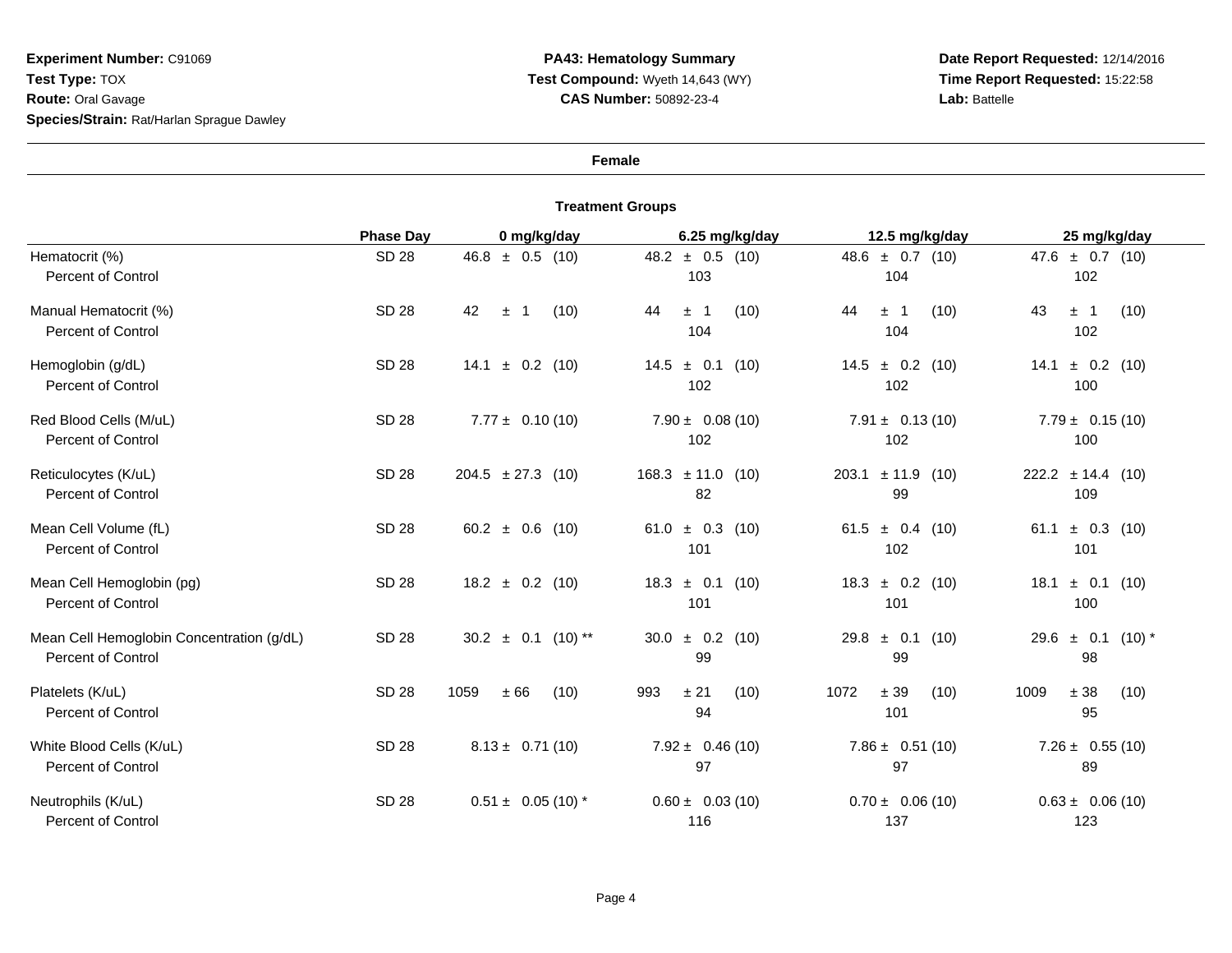# **Female**

|                          | <b>Phase Day</b> | 0 mg/kg/day          | 6.25 mg/kg/day       | 12.5 mg/kg/day       | 25 mg/kg/day         |
|--------------------------|------------------|----------------------|----------------------|----------------------|----------------------|
| Lymphocytes (K/uL)       | SD 28            | $7.33 \pm 0.65(10)$  | $7.08 \pm 0.41(10)$  | $6.88 \pm 0.45(10)$  | $6.34 \pm 0.52(10)$  |
| Percent of Control       |                  |                      | 97                   | 94                   | 86                   |
| Total Lymphocytes (K/uL) | SD 28            | $7.38 \pm 0.65(10)$  | $7.12 \pm 0.42(10)$  | $6.92 \pm 0.45(10)$  | $6.38 \pm 0.52(10)$  |
| Percent of Control       |                  |                      | 96                   | 94                   | 86                   |
| Monocytes (K/uL)         | SD 28            | $0.15 \pm 0.02$ (10) | $0.13 \pm 0.02$ (10) | $0.13 \pm 0.01$ (10) | $0.16 \pm 0.02$ (10) |
| Percent of Control       |                  |                      | 88                   | 87                   | 106                  |
| Basophils (K/uL)         | SD 28            | $0.01 \pm 0.00$ (10) | $0.01 \pm 0.00$ (10) | $0.01 \pm 0.00$ (10) | $0.00 \pm 0.00$ (10) |
| Percent of Control       |                  |                      | 67                   | 78                   | 44                   |
| Eosinophils (K/uL)       | SD 28            | $0.08 \pm 0.01$ (10) | $0.07 \pm 0.01$ (10) | $0.11 \pm 0.02$ (10) | $0.08 \pm 0.01(10)$  |
| Percent of Control       |                  |                      | 88                   | 136                  | 95                   |